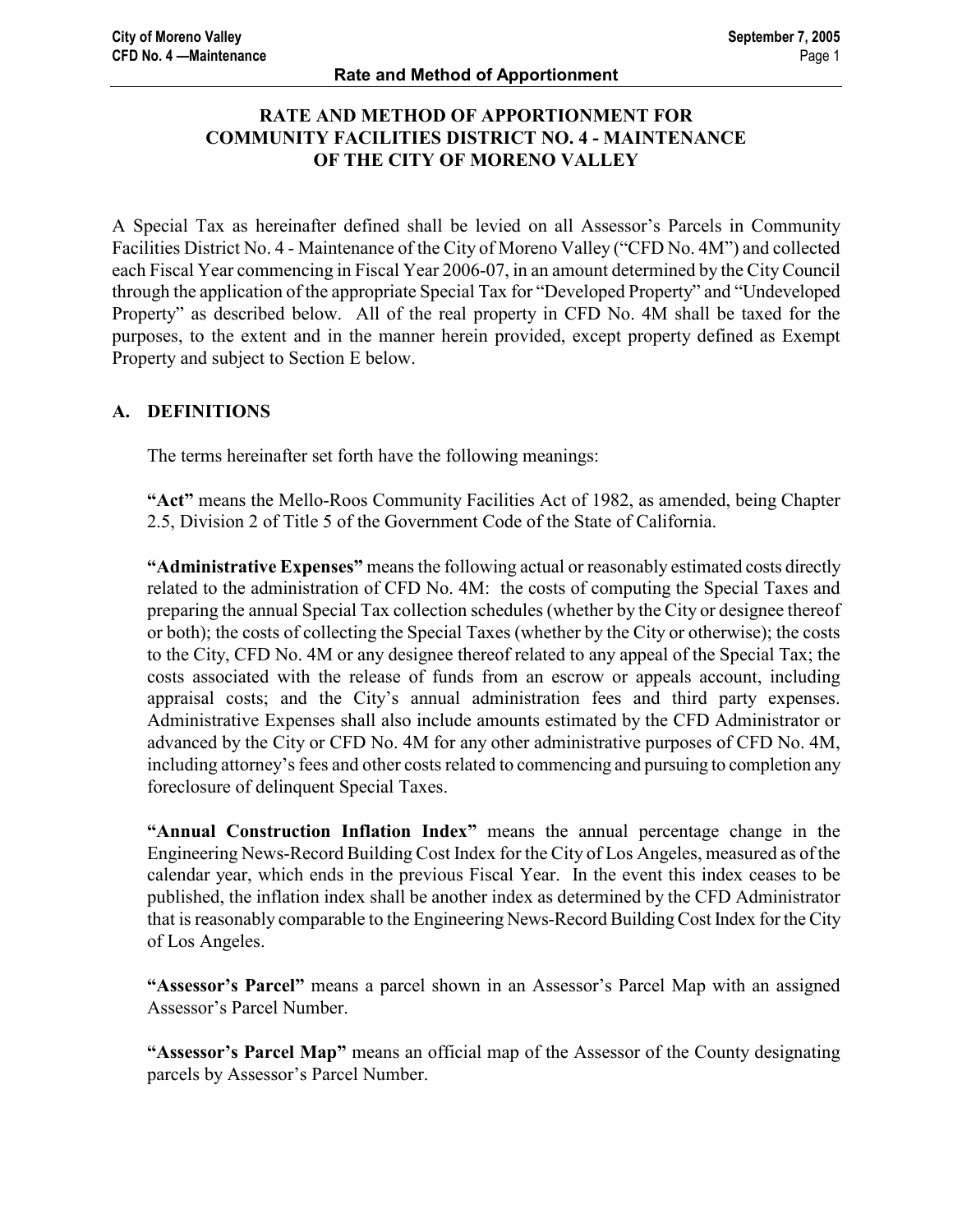"CFD Administrator" means the Enterprise Services Manager of the City of Moreno Valley, or designee thereof, responsible for determining the Annual Special Tax Requirement and providing for the levy and collection of the Special Taxes.

"CFD No. 4M" means Community Facilities District No. 4 - Maintenance of the City of Moreno Valley.

"CFD Public Facilities" means those public facilities authorized to be maintained by CFD No. 4M.

"CFD Public Facilities Costs" means either \$35,000, indexed annually by the Annual Construction Inflation Index, or such lower number as shall be determined by the CFD Administrator as sufficient to finance the maintenance of CFD No. 4M public facilities.

"City" means the City of Moreno Valley.

"City Council" means the City Council of the City, acting as the legislative body of CFD No. 4M.

"County" means the County of Riverside.

"Final Map" means a final map or parcel map, or portion thereof, approved by the City pursuant to the Subdivision Map Act (California Government Code Section 66410 et seq.) that creates individual lots for which building permits may be issued.

"Fiscal Year" means the period starting July 1 and ending on the following June 30.

"Land Area" means the square footage of land on a Parcel, excluding rights-of-way, as shown on the applicable final map, parcel map, condominium plan, or other recorded parcel map or if the Land Area is not shown on said map, the Land Area of an Assessor's Parcel as shown on an Assessor's Parcel Map, excluding rights-of-way. If the Land Area is presented in acreage, then the square footage equals the acreage multiplied by 43,560 (square footage per acre).

"Maintenance Fund" means the fund that is used to disburse funds to pay the cost to maintain public flood control improvements funded with bond proceeds or Special Taxes within the boundaries of CFD No. 4M.

"Parcel" means the land that corresponds to the descriptions shown in Exhibit "A" attached hereto and incorporated herein.

# "Property":

"Developed Property" means for each Fiscal Year, all Taxable Property not otherwise classified as Undeveloped Property or for which a building permit for new construction was issued prior to March 1 of the prior Fiscal Year.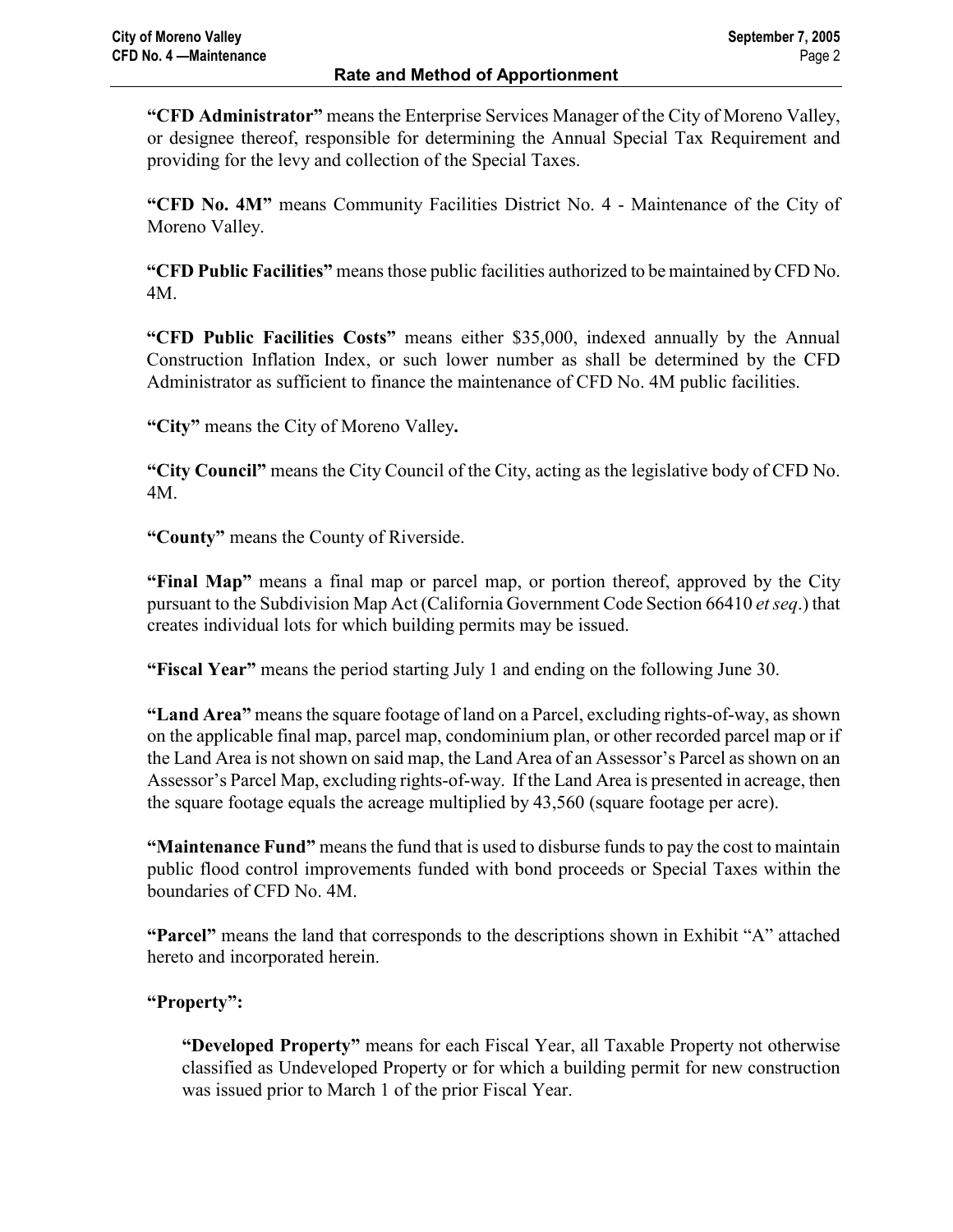"Exempt Property" means any property not subject to Special Tax as described under Section E, herein.

"Taxable Property" means all of the Assessor's Parcels within the boundaries of CFD No. 4M, which are not classified as Exempt Property from the Special Tax pursuant to law or Section E, herein.

"Undeveloped Property" means, for each Fiscal Year, all Taxable Property not classified as Developed Property.

"Proportionately" means the ratio of the Annual Special Tax Requirement to the total of the Maximum Annual Special Taxes for Developed Property plus the Maximum Annual Special Taxes for Undeveloped Property.

"State" means the State of California.

### "Tax":

"Annual Special Tax Requirement" means that amount required in any Fiscal Year for CFD No. 4M to pay the CFD Public Facilities Costs and Administrative Expenses. In arriving at the Annual Special Tax Requirement, the CFD Administrator shall take into account the reasonably anticipated delinquent Special Taxes based on the delinquency rate for Special Taxes levied in the previous Fiscal Year and shall give a credit for funds available to reduce the Special Tax levy.

"Maximum Annual Special Tax" means the maximum Special Tax, determined in accordance with Section C, that can be levied in any Fiscal Year on any Assessor's Parcel.

"Special Tax" means the special tax to be levied in each Fiscal Year on each Assessor's Parcel of Developed Property and Undeveloped Property to fund the Annual Special Tax Requirement.

### B. CLASSIFICATION OF PROPERTIES

Each Fiscal Year, all Property within CFD No. 4M shall be classified as Developed Property, Undeveloped Property or Exempt Property and shall be subject to the Special Taxes in accordance with the rate and method of apportionment determined pursuant to Sections C and D.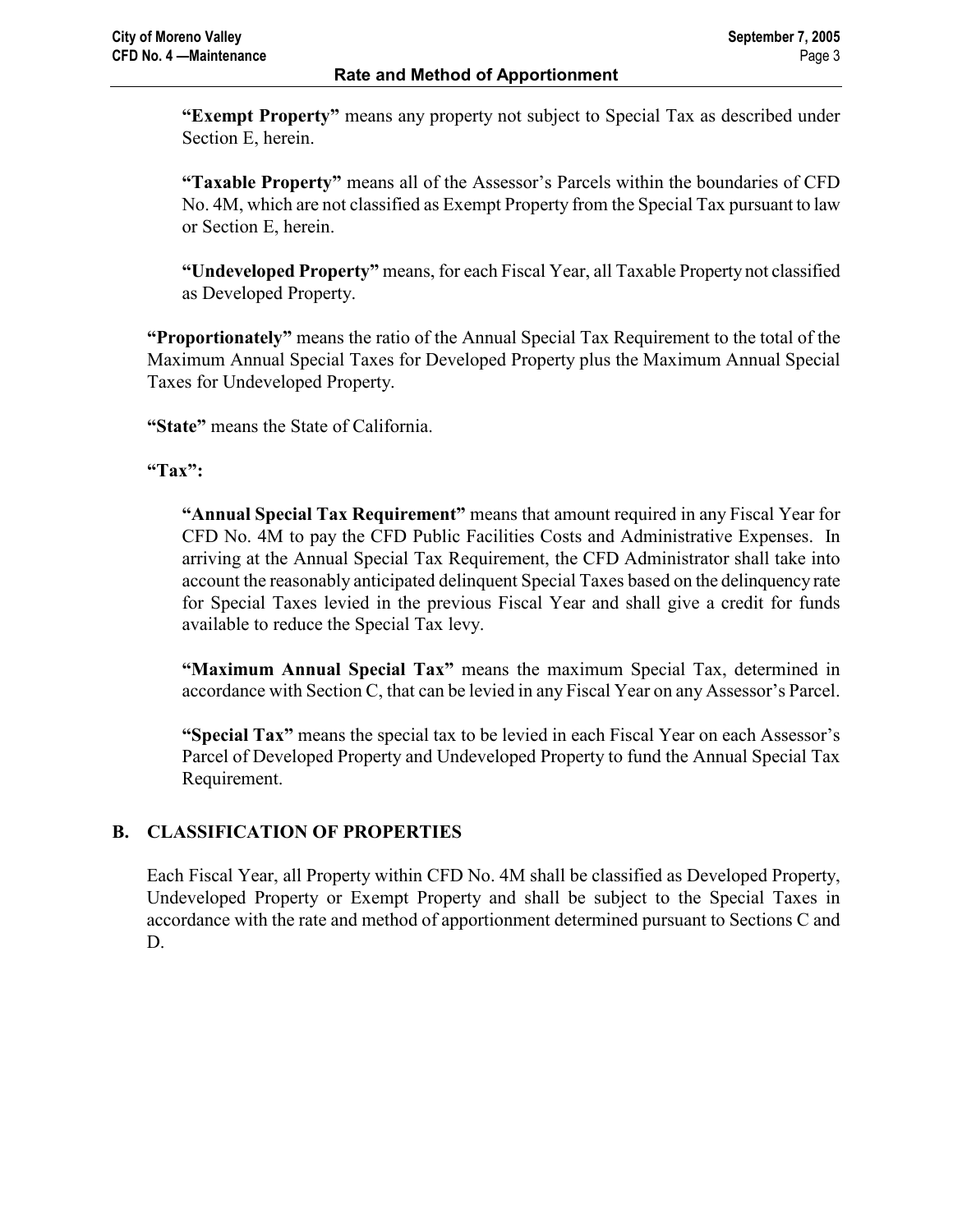### C. SPECIAL TAX RATE

#### 1. Developed Property

### a. Maximum Annual Special Tax

The Maximum Annual Special Tax for each Assessor's Parcel shall be \$0.007370 per square foot of Land Area for Fiscal Year 2006-07 and shall increase each year thereafter, commencing on July 1, 2007 and on July 1 of each Fiscal Year thereafter, by an amount equal to the Annual Construction Inflation Index increase. A summary of the Maximum Annual Special Tax for FY 2006-07 is shown below:

#### 2. Undeveloped Property

### a. Maximum Annual Special Tax

The Maximum Annual Special Tax for each Assessor's Parcel shall be \$0.007370 per square foot of Land Area for Fiscal Year 2006-07 and shall increase each year thereafter, commencing on July 1, 2007 and on July 1 of each Fiscal Year thereafter, by an amount equal to the Annual Construction Inflation Index increase.

### D. METHOD OF APPORTIONMENT OF THE SPECIAL TAX

Commencing with Fiscal Year 2006-07 and for each following Fiscal Year, the City Council shall levy the Maximum Annual Special Tax until the amount of Special Taxes levied equals the Annual Special Tax Requirement. The Maximum Annual Special Tax shall be levied each Fiscal Year as follows:

The Maximum Annual Special Tax shall be levied Proportionately on each Assessor's Parcel of Developed Property and Undeveloped Property at up to 100% of the applicable Maximum Annual Special Tax.

### E. EXEMPTIONS

The City Council shall classify as Exempt Property: (i) Assessor's Parcels owned by the State of California, Federal or other local governments; (ii) Assessor's Parcels which are used as places of worship and are exempt from *ad valorem* property taxes because they are owned by a religious organization; (iii) Assessor's Parcels used exclusively by a homeowners association; (iv) Assessor's Parcels with public or utility easements making impractical their utilization for other than the purposes set forth in the easement; and (v) any other Assessor's Parcels at the reasonable discretion of the City Council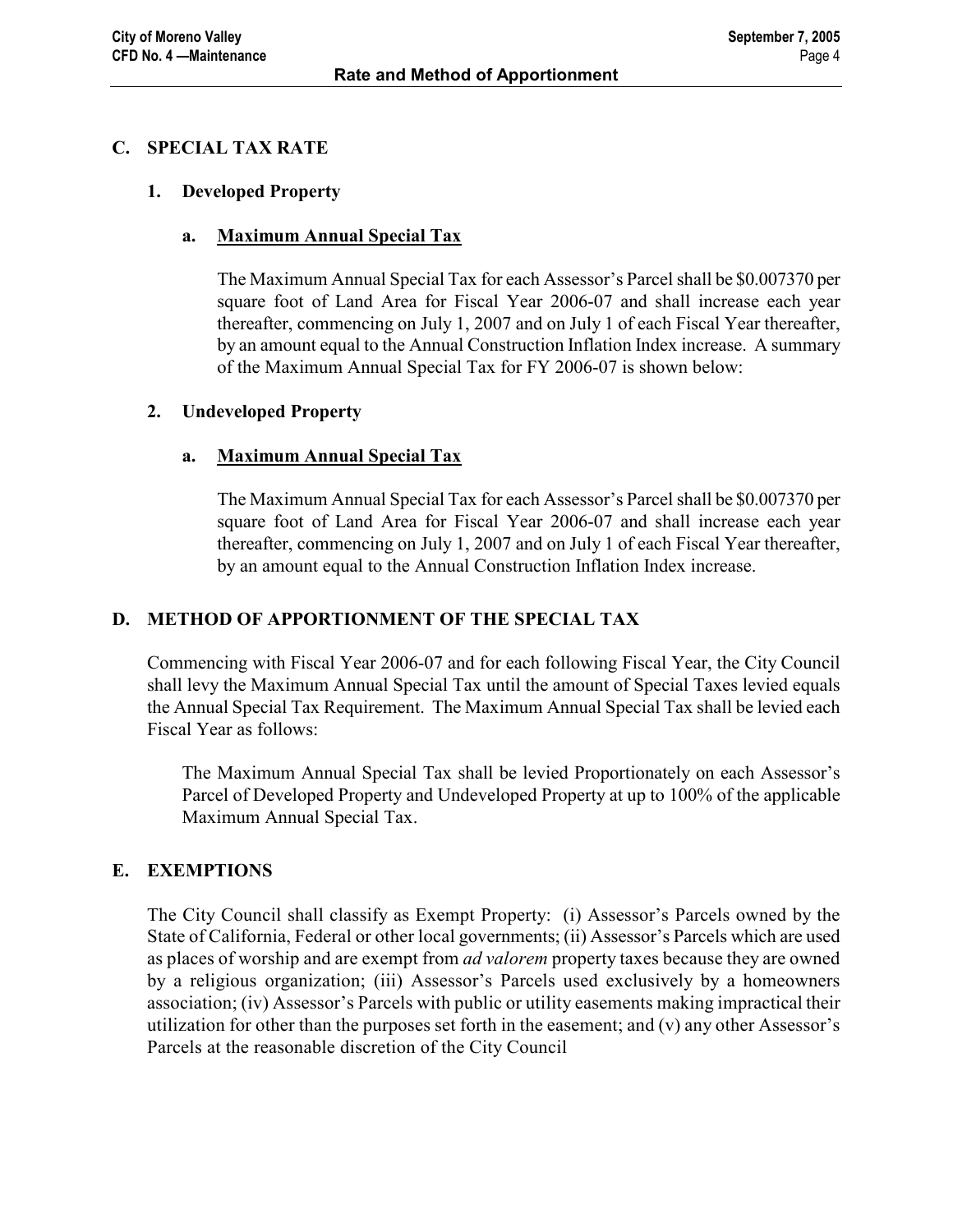### F. MANNER OF COLLECTION

The Maximum Annual Special Tax shall be collected in the same manner and at the same time as ordinary ad valorem property taxes; provided, however, that CFD No. 4M may directly bill the Special Tax, may collect Special Taxes at a different time or in a different manner if necessary to meet its financial obligations, and may covenant to foreclose and may actually foreclose on delinquent Assessor's Parcels as permitted by the Act.

# G. TERM OF SPECIAL TAX

The Maximum Annual Special Tax shall be levied on Developed and Undeveloped Property in perpetuity from the Fiscal Year after which the tax is first levied, unless sooner rescinded by the City Council.

### H. APPEALS

Any landowner who feels that the amount of the Special Tax levied on their Assessor's Parcel is in error may submit a written appeal to CFD No. 4M. The CFD Administrator shall review the appeal and if the CFD Administrator concurs, the amount of the Special Tax levied shall be appropriately modified.

The City Council may interpret this Rate and Method of Apportionment for purposes of clarifying any ambiguity and make determinations relative to the annual administration of the Special Tax and any landowner appeals. Any decision of the City Council shall be final and binding as to all persons.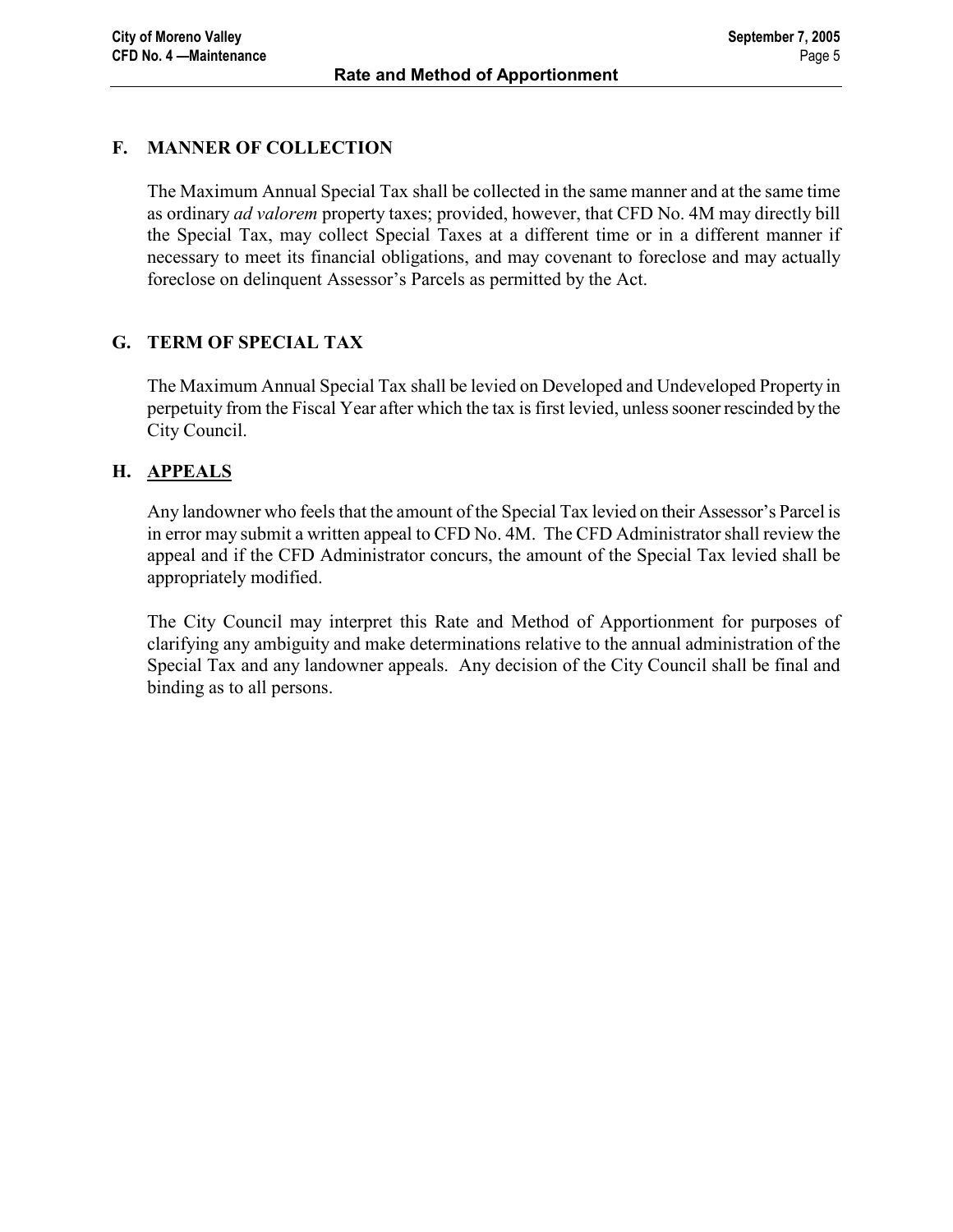#### EXHIBIT "A" PROPERTY DESCRIPTION OF PARCELS WITHIN COMMUNITY FACILITIES DISTRICT NO. 4 - MAINTENANCE

### PARCEL 1/PORTION OF APN# 297-170-007:

A PARCEL OF LAND IN THE CITY OF MORENO VALLEY, COUNTY OF RIVERSIDE, STATE OF CALIFORNIA INCLUDED WITHIN LOT 6, BLOCK 242 OF MAP NO. 1, BEAR VALLEY AND ALESSANDRO DEVELOPMENT CO., AS SHOWN BY MAP ON FILE IN BOOK 11, PAGE 10 OF MAPS, RECORDS OF SAN BERNARDINO COUNTY, CALIFORNIA, WHICH LIES WITHIN THE FOLLOWING DESCRIBED BOUNDARIES:

BEGINNING AT THE SOUTHWEST CORNER OF SAID LOT 6; THENCE ALONG THE WESTERLY LINE OF SAID LOT 6 NORTH 00°25'46" EAST 660.16 FEET TO THE NORTHWEST CORNER OF SAID LOT 6; THENCE ALONG THE NORTHERLY LINE OF SAID LOT 6 SOUTH 89°34'17" EAST 300.21 FEET; THENCE SOUTH 00°27'30" WEST 660.17 FEET TO THE SOUTHERLY LINE OF SAID LOT 6; THENCE ALONG SAID SOUTHERLY LINE NORTH 89°34'09" WEST 299.87 FEET TO THE POINT OF BEGINNIG.

EXCLUDING THAT PORTION LYING WITHIN BRODIAEA AVENUE.

### PARCEL 2/PORTION OF APN# 297-170-007:

A PARCEL OF LAND IN THE CITY OF MORENO VALLEY, COUNTY OF RIVERSIDE, STATE OF CALIFORNIA INCLUDED WITHIN LOT 6, BLOCK 242 OF MAP NO. 1, BEAR VALLEY AND ALESSANDRO DEVELOPMENT CO., AS SHOWN BY MAP ON FILE IN BOOK 11, PAGE 10 OF MAPS, RECORDS OF SAN BERNARDINO COUNTY, CALIFORNIA, WHICH LIES WITHIN THE FOLLOWING DESCRIBED BOUNDARIES:

COMMENCING AT THE SOUTHWEST CORNER OF SAID LOT 6; THENCE ALONG THE WESTERLY LINE OF SAID LOT 6 NORTH 00°25'46" EAST 660.16 FEET TO THE NORTHWEST CORNER OF SAID LOT 6; THENCE ALONG THE NORTHERLY LINE OF SAID LOT 6 SOUTH 89°34'17" EAST 300.21 FEET TO THE POINT OF BEGINNING; THENCE CONTINUING ALONG SAID NORTHERLY LINE SOUTH 89°34'17" EAST 359.91 FEET TO THE NORTHEAST CORNER OF SAID LOT 6; THENCE ALONG THE EASTERLY LINE OF SAID LOT 6 SOUTH 00°25'48" WEST 660.18 FEET TO THE SOUTHEAST CORNER OF SAID LOT 6; THENCE ALONG THE SOUTHERLY LINE OF SAID LOT 6 NORTH 89°34'09" WEST 360.24 FEET TO A LINE THAT BEARS SOUTH 00°27'30" WEST FROM THE POINT OF BEGINNING; THENCE ALONG SAID LINE NORTH 00°27'30" EAST 660.17 FEET TO THE POINT OF BEGINNING.

EXCLUDING THAT PORTION LYING WITHIN BRODIAEA AVENUE.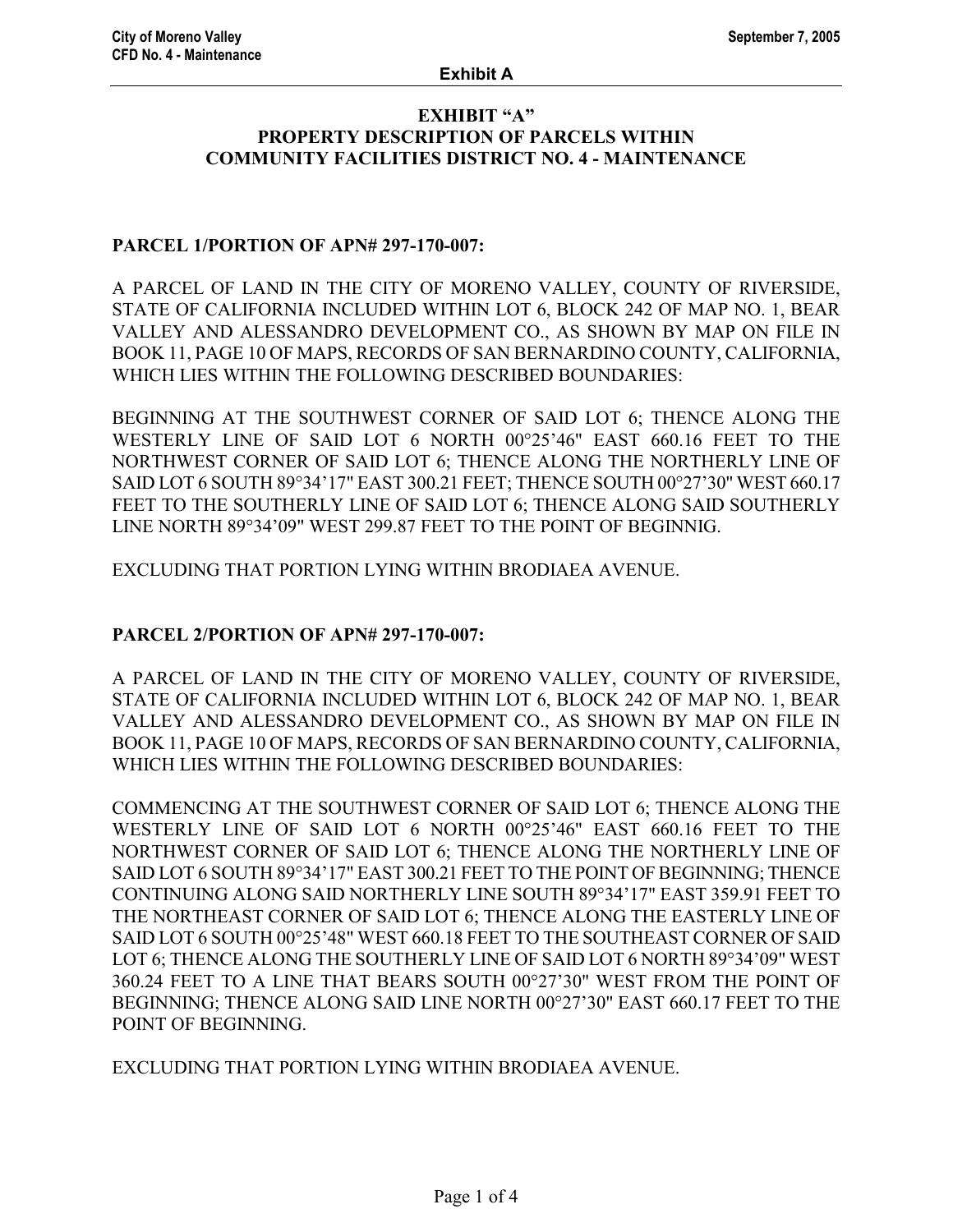#### PARCEL 3/APN# 297-170-006:

LOT 7, BLOCK 242 OF MAP NO. 1, BEAR VALLEY AND ALESSANDRO DEVELOPMENT CO., AS SHOWN BY MAP ON FILE IN BOOK 11, PAGE 10 OF MAPS, RECORDS OF SAN BERNARDINO COUNTY LOCATED IN THE CITY OF MORENO VALLEY, COUNTY OF RIVERSIDE, STATE OF CALIFORNIA.

EXCLUDING THAT PORTION LYING WITHIN BRODIAEA AVENUE.

### PARCEL 4/APN# 297-170-013, 014, 030 & 031:

LOTS 1, 2, 7 AND 8, BLOCK 259 OF MAP NO. 1, BEAR VALLEY AND ALESSANDRO DEVELOPMENT CO., AS SHOWN BY MAP ON FILE IN BOOK 11, PAGE 10 OF MAPS, RECORDS OF SAN BERNARDINO COUNTY LOCATED IN THE CITY OF MORENO VALLEY, COUNTY OF RIVERSIDE, STATE OF CALIFORNIA.

EXCLUDING THOSE PORTIONS LYING WITHIN BRODIAEA AVENUE, GRAHAM STREET AND CACTUS AVENUE.

#### PARCEL 5/APN# 297-170-033:

LOT 4, BLOCK 260 OF MAP NO. 1, BEAR VALLEY AND ALESSANDRO DEVELOPMENT CO., AS SHOWN BY MAP ON FILE IN BOOK 11, PAGE 10 OF MAPS, RECORDS OF SAN BERNARDINO COUNTY LOCATED IN THE CITY OF MORENO VALLEY, COUNTY OF RIVERSIDE, STATE OF CALIFORNIA.

EXCLUDING THOSE PORTIONS LYING WITHIN BRODIAEA AVENUE AND GRAHAM STREET.

#### PARCEL 6/PORTIONS OF APN# 297-170-023 & 025 and 297-190-005:

A PARCEL OF LAND IN THE CITY OF MORENO VALLEY, COUNTY OF RIVERSIDE, STATE OF CALIFORNIA INCLUDED WITHIN LOTS 2, 3, 6 AND 7, BLOCK 260 OF MAP NO. 1, BEAR VALLEY AND ALESSANDRO DEVELOPMENT CO., AS SHOWN BY MAP ON FILE IN BOOK 11, PAGE 10 OF MAPS, RECORDS OF SAN BERNARDINO COUNTY, CALIFORNIA, WHICH LIES WITHIN THE FOLLOWING DESCRIBED BOUNDARIES: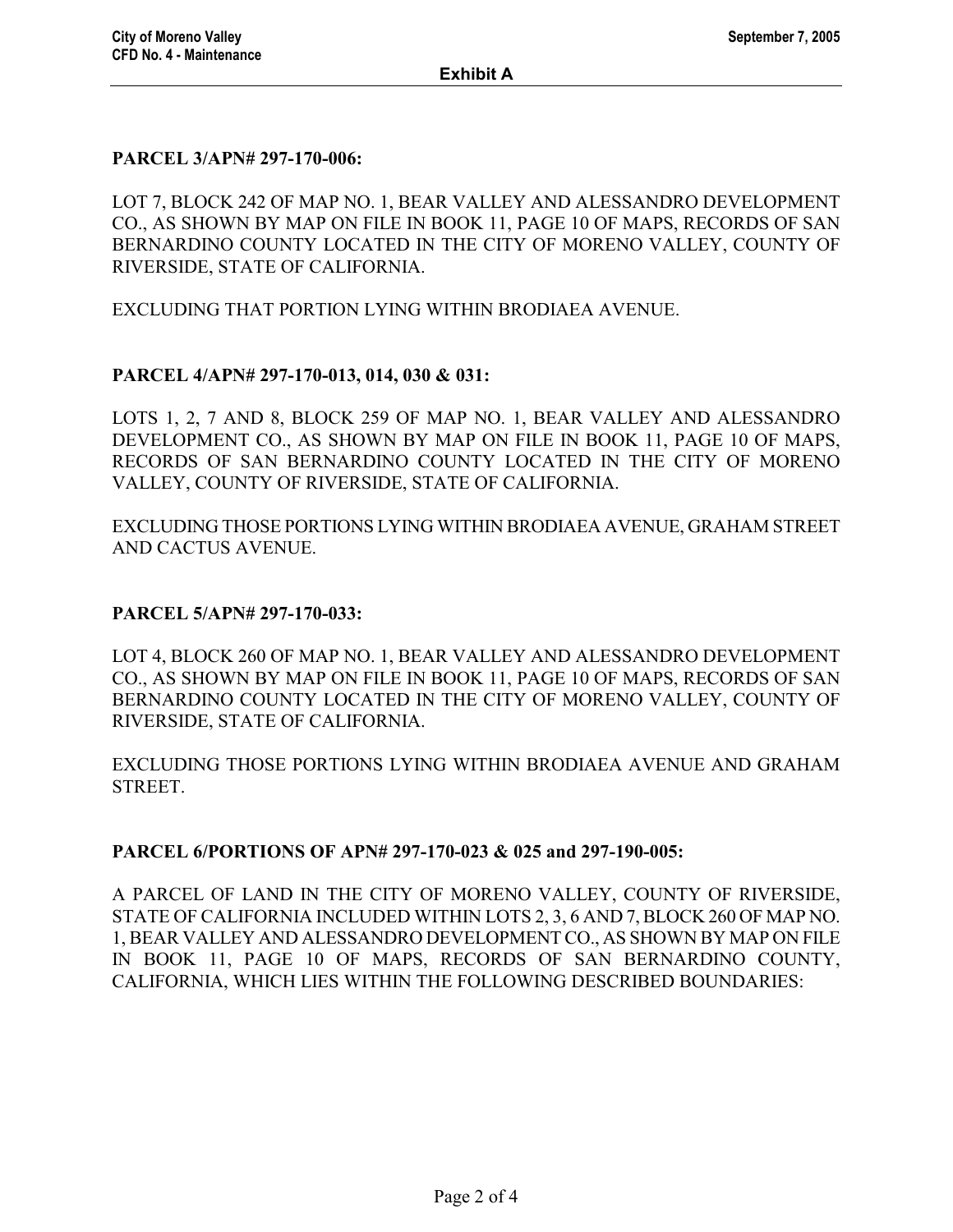BEGINNING AT THE NORTHWEST CORNER OF SAID LOT 3; THENCE ALONG THE NORTHERLY LINES OF SAID LOTS 2 AND 3 SOUTH 89°34'31" EAST 950.22 FEET TO A POINT THAT BEARS NORTH 89°34'31" WEST 369.97 FEET ALONG SAID NORTHERLY LINE OF LOT 2 FROM THE NORTHEAST CORNER OF SAID LOT 2; THENCE SOUTH 00°26'28" WEST 1,320.24 FEET TO THE CENTERLINE OF CACTUS AVENUE; THENCE ALONG SAID CENTERLINE NORTH 89°35'02" WEST 949.99 FEET TO THE WESTERLY LINE OF SAID LOT 6; THENCE ALONG SAID WESTERLY LINE AND THE WESTERLY LINE OF SAID LOT 3 NORTH 00°25'52" EAST 1,320.38 FEET TO THE POINT OF **BEGINNING** 

EXCLUDING THOSE PORTIONS LYING WITHIN BRODIAEA AVENUE AND CACTUS AVENUE.

### PARCEL 7/PORTIONS OF APN# 297-170-023 & 041:

A PARCEL OF LAND IN THE CITY OF MORENO VALLEY, COUNTY OF RIVERSIDE, STATE OF CALIFORNIA INCLUDED WITHIN LOTS 1, 2 AND 8, BLOCK 260 OF MAP NO. 1, BEAR VALLEY AND ALESSANDRO DEVELOPMENT CO., AS SHOWN BY MAP ON FILE IN BOOK 11, PAGE 10 OF MAPS, RECORDS OF SAN BERNARDINO COUNTY, CALIFORNIA, WHICH LIES WITHIN THE FOLLOWING DESCRIBED BOUNDARIES:

BEGINNING AT THE INTERSECTION OF THE NORTHERLY LINE OF SAID LOT 1 AND A LINE PARALLEL WITH AND 83.50 FEET WESTERLY, MEASURED AT RIGHT ANGLES FROM THE CENTERLINE OF HEACOCK STREET, SAID PARALLEL LINE ALSO BEING THE WESTERLY RIGHT OF WAY LINE OF HEACOCK CHANNEL; THENCE ALONG SAID PARALLEL LINE SOUTH 00°25'53" WEST 1,046.73 FEET; THENCE NORTH 35°07'47" WEST 501.39 FEET TO A LINE PARALLEL WITH AND 285.00 FEET EASTERLY, MEASURED AT RIGHT ANGLES FROM THE WESTERLY LINE OF SAID LOT 1; THENCE ALONG SAID PARALLEL LINE NORTH 00°25'53" EAST 85.97 FEET; THENCE NORTH 35°07'47" WEST 163.67 FEET; THENCE NORTH 89°33'32" WEST 61.47 FEET; THENCE NORTH 35°07'47" WEST 467.90 FEET TO A LINE PARALLEL WITH AND 39.00 FEET SOUTHERLY, MEASURED AT RIGHT ANGLES FROM THE NORTHERLY LINE OF SAID LOT 2; THENCE NORTH 00°25'29" EAST 39.00 FEET TO THE NORTERLY LINE OF SAID LOT 2; THENCE ALONG THE NORTHERLY LINES OF SAID LOTS 1 AND 2 SOUTH 89°34'31" EAST 720.37 FEET TO THE POINT OF BEGINNING.

EXCLUDING THAT PORTION LYING WITHIN BRODIAEA AVENUE.

#### PARCEL 8/PORTIONS OF APN# 297-170-023, 025 & 041:

A PARCEL OF LAND IN THE CITY OF MORENO VALLEY, COUNTY OF RIVERSIDE, STATE OF CALIFORNIA INCLUDED WITHIN LOTS 1, 2, 7 AND 8, BLOCK 260 OF MAP NO. 1, BEAR VALLEY AND ALESSANDRO DEVELOPMENT CO., AS SHOWN BY MAP ON FILE IN BOOK 11, PAGE 10 OF MAPS, RECORDS OF SAN BERNARDINO COUNTY, CALIFORNIA, WHICH LIES WITHIN THE FOLLOWING DESCRIBED BOUNDARIES: